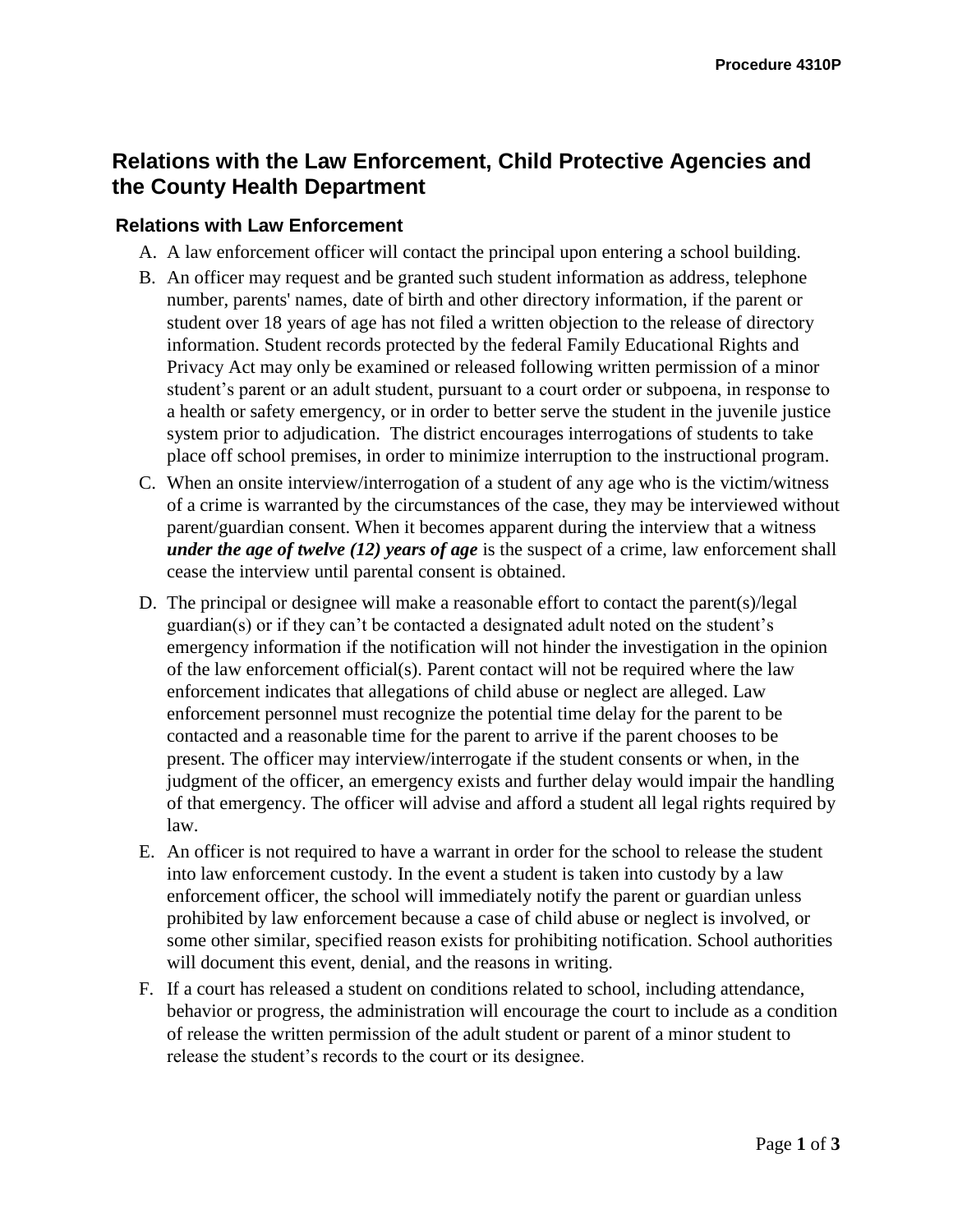## **Relations with Child Protective Agencies**

- A. A child protective services worker will contact the principal upon entering a school building.
- B. A child protective worker may request and be granted such information as address, telephone number, parents' names, date of birth and other directory information if the parent or student over 18 years of age has not filed a written objection to the release of directory information. Information contained in the student's cumulative folder and any supplementary records will be available for inspection on evidence that a student is a ward of the state.

Student records protected by the federal Family Educational Rights and Privacy Act may only be examined or released following written permission of a minor student's parent or an adult student, pursuant to a court order or subpoena, in response to a health or safety emergency, or in order to better serve the student in the juvenile justice system prior to adjudication.

C. While the district encourages interviews of a student to take place off school premises, the principal will permit a child protective worker to conduct any questioning when child abuse or neglect is involved outside of the presence of parents or outside of the home. However, school personnel will not make any child available for an investigative interview unless the child has given consent. If a student is under twelve (12) years of age, parents/guardians or designated adult notification and permission is required before any interview**/**interrogation will take place unless the law enforcement official has a warrant, a court order or the official stipulates that exigent circumstances exist.

Parental notification of the interview will occur at the earliest possible point in the investigation that will not jeopardize the safety or protection of the child or the course of the investigation. Prior to commencing the interview, the child protective services or law enforcement agency will determine whether the child wishes a third party to be present for the interview and, if so, will make reasonable efforts to accommodate the child's wishes. Unless the child objects, the child protective services or law enforcement agency will make reasonable efforts to include a third party in any interview so long as the presence of the third party will not jeopardize the course of the investigation.

D. A child protective worker is required to have a warrant in order for the school to release custody of the student. However, if the child protective worker is accompanied by a law enforcement officer, no warrant will be required. In the event a student is taken into custody, the school will duly notify the parent or guardian unless directed not to by the law enforcement officer. School officials will document, in writing, the event and who was present for any interviews that take place.

## **Relations with Health Department Officials**

- A. A health department official will contact the principal on entering a school building.
- B. A health department official may request and be granted such information as address and date of birth if the parent or student over 18 years of age has not filed a written objection to the release of directory information. Information contained in a student's cumulative folder and any supplementary records will be available only with prior written consent of